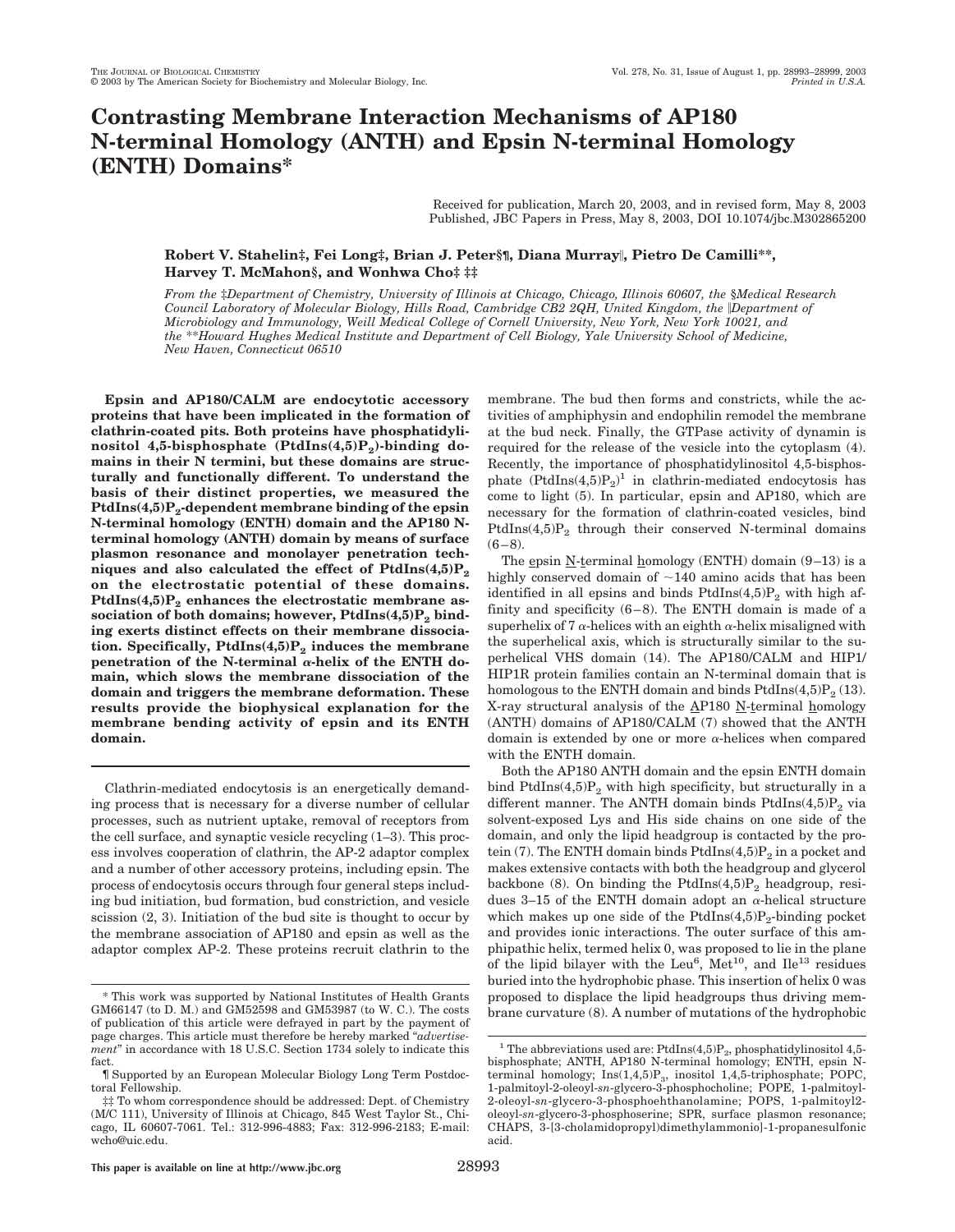residues were used to advance this hypothesis; however, biophysical evidence for membrane insertion of the epsin ENTH domain has not been shown.

In this study, we investigated the effect of  $PtdIns(4,5)P_2$  on the membrane binding of the epsin ENTH and the AP180 ANTH domains by surface plasmon resonance (SPR) and monolayer analyses. Results from these measurements as well as the calculation of their electrostatic potential in the absence and presence of  $PtdIns(4,5)P_2$  indicate that the ENTH and ANTH domains have distinctly different modes of membrane interaction.

#### EXPERIMENTAL PROCEDURES

*Materials—*1-Palmitoyl-2-oleoyl-*sn*-glycero-3-phosphocholine (POPC), 1-palmitoyl-2-oleoyl-*sn*-glycero-phosphoethanolamine (POPE), and 1-palmitoyl-2-oleoyl-*sn*-glycero-3-phosphoserine (POPS) were from Avanti Polar Lipids (Alabaster, AL). 1,2-Dipalmitoyl derivatives of phosphatidylinositol 3,5-bisphosphate, phosphatidylinositol 3,4,5 triphosphate, and PtdIns $(4,5)P_2$  were a kind gift from Dr. Karol Bruzik. Phospholipid concentrations were determined by phosphate analysis (15). Restriction endonucleases and other enzymes for molecular biology were from New England Biolabs (Beverly, MA). CHAPS and octyl glucoside were from Sigma and Fisher Scientific, respectively. The liposofast microextruder and 100-nm polycarbonate filters were from Avestin (Ottawa, Ontario). Pioneer L1 sensor chip was from Biacore AB (Piscataway, NJ).

*Mutagenesis and Protein Expression—*The R114A mutant of epsin ENTH was prepared by the overlap extension polymerase chain reaction method (16), and all other mutants were prepared as described previously (8). Each construct was subcloned into the pGEX-4T-1 vector containing a N-terminal glutathione *S*-transferase fusion and transformed into *Escherichia coli* DH5 $\alpha$  cells for plasmid isolation. After verifying the DNA sequence, the plasmid was transformed into *E. coli* BL21 cells for protein expression. One liter of  $2\times$  YT medium (16 g of tryptone, 10 g of yeast extract, and 5 g of NaCl in 1 liter of  $H<sub>2</sub>O$ ) containing 100  $\mu$ g/ml ampicillin was inoculated with BL21 cells harboring each construct and grown at 37 °C until absorbance at 600 nm reached 0.4. At this time, 20 mg of isopropyl-1-thio- $\beta$ -D-galactopyranoside was added, and cells were then incubated at 25 °C for 16 h.

Cells were harvested for 10 min at  $4,000 \times g$ , and the resulting pellet was resuspended in 10 ml of 20 mM Tris-HCl, pH 8.0, containing 0.16 M NaCl, 50  $\mu$ M phenylmethylsulfonyl fluoride, and 0.1% Triton X-100. The solution was then sonicated for 8 min using a 30-s sonication followed by 30-s cooling on ice. This was followed by centrifugation at 48,000  $\times$ *g* to separate the soluble and insoluble fractions. The supernatant was filtered into a 50-ml tube, and 1 ml of GST·Tag<sup>TM</sup> resin (Novagen, Madison, WI) was added. The mixture was incubated on ice with gentle stirring (80 rpm) for 30 min. After this time, the mixture was poured onto a column, which was washed with 20 ml of 20 mM Tris-HCl, pH 8.0, containing 0.16 M NaCl. The column was then sealed and 1 ml of 20 mM Tris-HCl,  $pH 8.0$ , containing 0.16 M NaCl and 0.25 mM CaCl<sub>2</sub> along with 2 units of thrombin were added to cleave the glutathione *S*-transferase tag. After 6 h at 25 °C, the protein was eluted from the column in 5 fractions using 1 ml of 20 mM Tris, pH 8.0, containing 0.16 M NaCl. Purity was checked on an 18% polyacrylamide gel, and samples were pooled and concentrated to 1 ml. Protein concentration was then determined using the BCA method (Pierce). The AP180 ANTH domain was purified as described previously (8).

*Monolayer Penetration Experiments—*The penetration of ENTH and ANTH domains into the phospholipid monolayer was measured at 23 °C by monitoring the change in surface pressure  $(\pi)$  at constant surface area using a circular Teflon trough (4-cm diameter and 1-cm depth) and Wilhelmy plate connected to a Cahn microbalance as described previously (17). A lipid monolayer containing various combinations of phospholipids was spread onto the subphase composed of 10 mM HEPES, pH 7.4, containing 0.16 M NaCl until the desired initial surface pressure  $(\pi_0)$  was reached. After the signal stabilized (~5 min), 50  $\mu$ g of proteins were injected to the subphase through the hole in the wall of the trough, and the change in surface pressure  $(\Delta \pi)$  was monitored for 45 min while stirring the subphase at 60 rpm. Typically, the  $\Delta \pi$  value reached a maximum after 20 min. It has been shown empirically that  $\Delta \pi$  caused by protein is mainly due to the penetration of the protein into the lipid monolayer. For example, in the case of the C2 domain of group IVA cytosolic phospholipase A<sub>2</sub>, excellent agreement was found between large  $\Delta \pi$  caused by several residues in the calcium-binding loops (17) and their actual membrane penetration measured by fluorescence (18) and electron spin resonance studies (19, 20). The maximal  $\Delta \pi$  value depended on the protein concentration and reached a saturation value (*e.g.* [epsin ENTH]  $\geq 3.0 \mu$ g/ml); therefore, protein concentration in the subphase was maintained above such values to ensure that the observed  $\Delta \pi$  represented a maximum value. The resulting  $\Delta \pi$  was plotted *versus*  $\pi_0$  from which the critical surface pressure  $(\pi_0)$  was determined as the *x* intercept (21, 22).

*Kinetic and Equilibrium SPR Experiments—*All SPR binding measurements were performed at 23 °C. The coating of the L1 sensor chip has been described in detail previously (23, 24). The sensor chip surface was washed and then coated by injecting  $90 \mu l$  of vesicles containing various phospholipids (see "Results") at  $5 \mu$ l/min to give a response of 6,000 resonance units. Similarly, a control surface was coated with vesicles, typically without phosphoinositide of interest, to give the same resonance unit response as the active binding surface. Under our experimental conditions, no binding was detected to this control surface beyond the refractive index change for the ENTH and ANTH domains. Each lipid layer was stabilized by injecting  $10 \mu$  of  $50 \text{ mm}$  NaOH three times at  $100 \mu$ l/min. Typically, no decrease in lipid signal was seen after the first injection. Kinetic SPR measurements were done at the flow rate of 30  $\mu$ l/min. 30  $\mu$ l of protein in 10 mm HEPES, pH 7.4, containing 0.16 M KCl was injected to give an association time of 60 s, while the dissociation was monitored for 400 s at which time the protein had completely dissociated. The lipid surface was washed with 10  $\mu$ l of 50 mM NaOH before the next protein injection.

After sensorgrams were obtained for five different concentrations of each protein within a 10-fold range of  $K_d$ , each of the sensorgrams was corrected for refractive index change by subtracting the control surface response from it. The association and dissociation phases of all sensorgrams were globally fit to a 1:1 Langmuir binding model: protein  $+$ (protein-binding site on the vesicle)  $\Leftrightarrow$  (complex) using BIAevalutation 3.0 software (Biacore) as described previously (24–26). The dissociation constant  $(K_d)$  was then calculated from the equation,  $K_d = k_d/k_a$ . Mass transport (27, 28) was not a limiting factor in our experiments, as change in flow rate  $(5 \mu l/min)$  to 60  $\mu l/min$ ) did not affect kinetics of association and dissociation. After curve fitting, residual plots and  $\chi^2$ values were checked to verify the validity of the binding model. Each data set was repeated three times to calculate a standard deviation. Also,  $K_d$  values were separately determined from equilibrium SPR measurements. For these measurements, the flow rate was reduced to  $2 \mu$ /min to allow sufficient time for the association phase, which in turn allows resonance unit values to reach saturating response values  $(R_{eq})$ . *R*eq values were then plotted *versus* protein concentrations (*C*), and the  $K_d$  value was determined by a non-linear least squares analysis of the binding isotherm using an equation,  $R_{eq} = R_{max}/(1 + K_d/C)$ , where  $R_{max}$ is a maximal  $R_{eq}$  value.  $K_d$  values obtained by both kinetic and equilibrium analysis for epsin ENTH and AP180 ANTH were in agreement (data not shown), thus validating the kinetic analysis.

It should be noted that in our SPR analysis  $K_d$  is defined in terms of not the molarity of phospholipids but the molarity of protein-binding sites on the vesicle. Thus, if each protein-binding site on the vesicle is composed of *n* lipids,  $nK_d$  is the dissociation constant in terms of molarity of lipid monomer (22). Due to difficulty involved in accurate determination of the concentration of lipids coated on the sensor chip, only  $K_d$  was determined in our SPR analysis and the relative affinity was calculated as a ratio of  $K_d$  values assuming that *n* values are similar for wild type and mutants. This assumption is based on our finding that  $R_{\text{max}}$  values, which are proportional to [total lipid]/*n* (22), were similar (within 10%) for all proteins under our experimental conditions in which the sensor chip was coated with the same amount of lipids.

*Electrostatic Potential Computation—*The electrostatic potentials of ENTH and ANTH domains with and without inositol 1,4,5-triphosphate  $(Ins(1,4,5)P_3)$  were calculated with a modified version of the program DelPhi and visualized in the program GRASP (29), as described previously (30). In the panels of Fig. 3, the electrostatic potentials are represented by two-dimensional equipotential contours in 0.1 M KCl, with *red* and *blue* indicating negative and positive potentials, respectively. The electrostatic calculations performed used partial charges taken from the CHARMM27 (31) force field and spatial coordinates taken from the structures of free epsin ENTH (1INZ) (32),  $Ins(1,4,5)P_3$ bound epsin ENTH (1H0A) (8), and CALM ANTH (1HFA) (7).

## RESULTS

*Monolayer Penetration Analysis of ENTH and ANTH Domains—*Recent studies have indicated that phosphoinositides can induce the membrane penetration of FYVE (26) and PX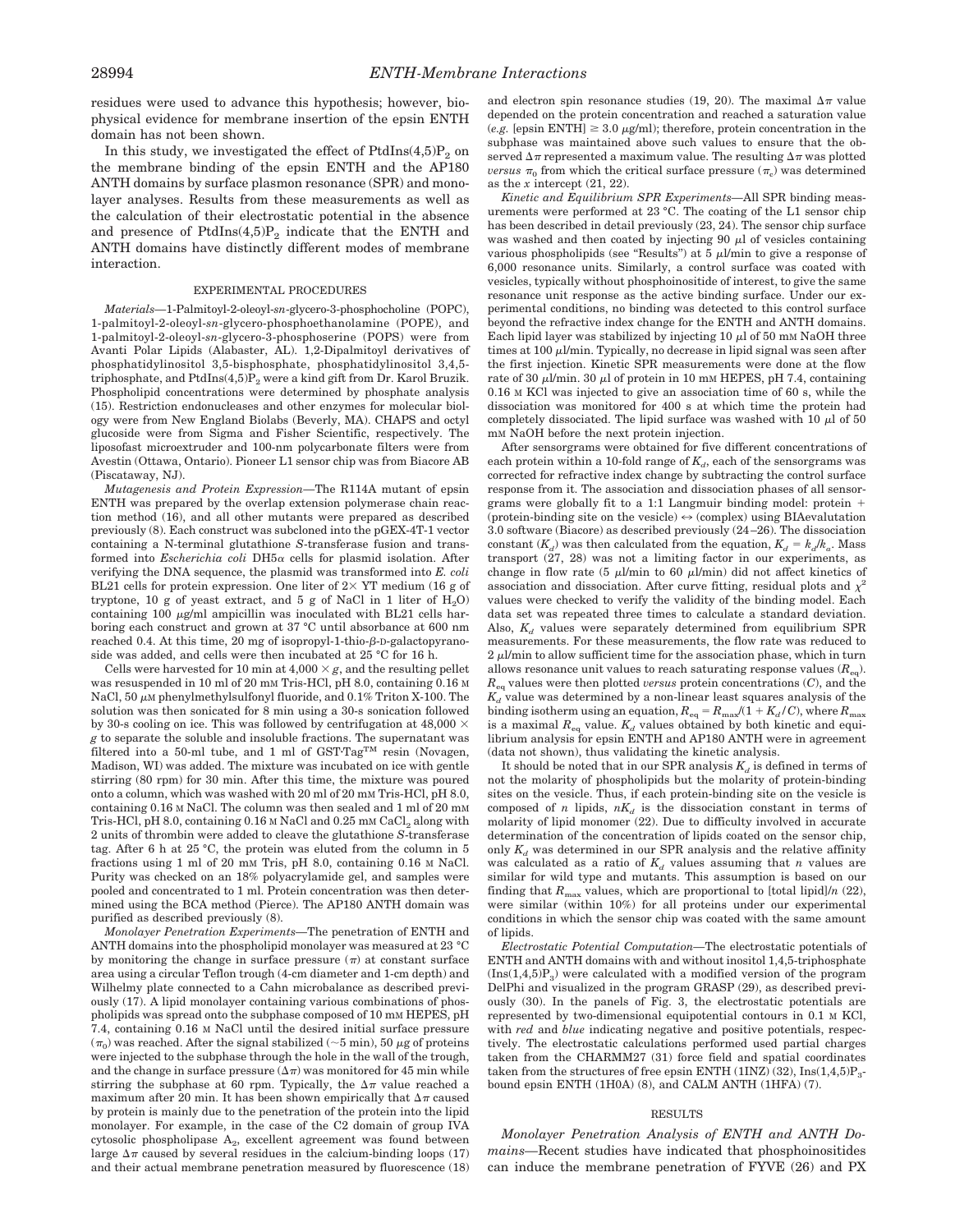



FIG. 1. **Monolayer penetration of epsin ENTH and AP180 ANTH domains.**  $\Delta \pi$  was monitored as a function of  $\pi$ <sub>o</sub> values for epsin ENTH (O) and AP180 ANTH ( $\square$ ) with a POPC/POPE (80:20) monolayer. The same measurements were performed for epsin ENTH (●) and AP180 ANTH ( $\blacksquare$ ) with a POPC/POPE/PtdIns(4,5) $\dot{P}_2$  (77:20:3) monolayer. Also, the penetration of epsin ENTH into a POPC/POPE/phosphatidylinositol 3,4-bisphosphate (77:20:3) monolayer  $(\triangle)$  was measured. The subphase was 10 mM HEPES buffer, pH 7.4, with 0.16 M KCl for all measurements.

domains (33). To see if  $PtdIns(4,5)P_2$  can also elicit the membrane penetration of ENTH and ANTH domains, we measured the interactions of epsin ENTH and AP180 ANTH domains with phospholipid monolayers in the presence and absence of PtdIns $(4,5)P_2$ . Phospholipid monolayers at the air-water interface serve as a highly sensitive tool to measure the membrane penetrating ability of protein (22, 34–36). In these studies, POPC/POPE  $(80:20)$  or POPC/POPE/PtdIns $(4,5)P_2$  (77:20:3) monolayers of a given initial surface pressure  $(\pi_0)$  were spread at constant area and the change in surface pressure  $(\Delta \pi)$  was monitored after the injection of the protein into the subphase. In general,  $\Delta \pi$  is inversely proportional to  $\pi_0$  of the phospholipid monolayer and an extrapolation of the  $\Delta \pi$  versus  $\pi_0$  plot yields the critical surface pressure  $(\pi_c)$ , which specifies an upper limit of  $\pi_0$  of a monolayer that a protein can penetrate into (21, 22). Since the surface pressure of cell membranes and large unilamellar vesicles has been estimated to be in the range of 30–35 dyne/cm (37–39), for a protein to penetrate these bilayer membranes its  $\pi_c$  value should be above 30 dyne/cm. Fig. 1 shows that toward the POPC/POPE (80:20) monolayer both epsin ENTH and AP180 ANTH domains have low intrinsic penetrating ability with  $\pi_c$  values of 21 and 24 dyne/cm, respectively. However, the addition of 3 mol %  $PtdIns(4,5)P_2$  to the monolayer (*i.e.* POPC/POPE/PtdIns $(4,5)P_2$  (77:20:3)) increased the  $\pi_c$  value of the epsin ENTH domain to 32 dyne/cm, suggesting that  $PtdIns(4,5)P_2$  might allow penetration of the domain into cell membranes and large unilamellar vesicles. The specific nature of  $PtdIns(4,5)P_2$  activation was evidenced by a much smaller effect of 3 mol % phosphatidylinositol 3,4 bisphosphate (Fig. 1) on the  $\pi_c$  value for the epsin ENTH domain. Furthermore, neither 3 mol % phosphatidylinositol 3,4,5-triphosphate nor 30 mol % POPS had a significant effect (data not shown). Interestingly, the incorporation of 3 mol% PtdIns $(4,5)P_2$  into the POPC/POPE (80:20) monolayer did not significantly change the  $\pi_c$  value of the AP180 ANTH domain, showing that  $PtdIns(4,5)P_2$  does not induce the membrane

penetration of the AP180 ANTH domain. This also suggests that the ANTH domain cannot effectively penetrate compactly packed lipid bilayers, including cell membranes, even in the presence of PtdIns $(4,5)P_2$ .

*Surface Plasmon Resonance Measurements of Membrane Binding of ENTH and ANTH Domains—*The lipid headgroup specificity of the epsin ENTH domain and the AP180 ANTH domain has been determined using soluble inositol lipids. For instance, the epsin ENTH domain binds monomeric  $\text{Ins}(1,4,5) \text{P}_3$  ( $K_d = 3.6 \mu \text{m}$ ) 33 times more strongly than monomeric inositol 1,3,5-triphosphate (8). Also, the epsin ENTH domain has 8-fold higher affinity for  $Ins(1,4,5)P_3$  than the AP180 ANTH domain (8). However, their specificity and affinity for membrane-incorporated phosphoinositides has not been fully investigated. We first measured the affinity of the epsin ENTH domain for various phosphoinositide-containing vesicles (*i.e.* POPC/POPE/phosphoinositide (77:20:3)) using POPC/ POPE (80:20) vesicles as a control. As listed in Table I*,* the epsin ENTH domain showed high affinity for POPC/POPE/ PtdIns(4,5)P<sub>2</sub> (77:20:3) vesicles ( $K_d = 23 \pm 7$  nm). It should be noted that for our SPR vesicle binding analysis  $K_d$  is defined as the dissociation constant for vesicle binding (not for phosphoinositide binding) in terms of the molarity of protein-binding sites on the vesicle, which is composed of  $n$  lipids  $(22)$  (see "Experimental Procedures"). Thus, the large difference between the  $K_d$  for monomeric Ins(1,4,5) $P_3$  and the  $K_d$  for POPC/ POPE/PtdIns $(4,5)P_2$  (77:20:3) vesicles does not reflect the different affinities of the domain for monomeric and membraneincorporated PtdIns $(4,5)P_2$ . When compared with POPC/ POPE/PtdIns $(4,5)P_2$  (77:20:3) vesicles, the epsin ENTH domain had much lower affinity for POPC/POPE/phosphatidylinositol 3,4-bisphosphate (77:20:3) and POPC/POPE/phosphatidylinositol 3,4,5-trisphosphate (77:20:3) vesicles. Lower estimates of  $K_d$  for these vesicles assessed from the protein concentrations employed for the SPR measurements were 10  $\mu$ M, indicating that the epsin ENTH domain prefers membrane-incorporated PtdIns $(4,5)P_2$  to other phosphoinositides by more than two orders of magnitude.

The AP180 ANTH domain also had high specificity for PtdIns $(4,5)P_2$ -containing vesicles. For the same POPC/POPE/ PtdIns $(4,5)P_2$  (77:20:3) vesicles; however, the AP180 ANTH domain showed 12-fold lower affinity than the epsin ENTH domain. This difference in  $K_d$  is due to a 2.7-fold larger  $k_a$  and a 4.3-fold smaller  $k_d$  for the ENTH domain. The membrane association of peripheral proteins can be accelerated by long range electrostatic interactions (24), and the larger  $k_a$  for the ENTH domain is consistent with its more positive electrostatic potential, especially around the PtdIns $(4,5)P_2$ -binding site when compared with the ANTH domain  $(6-8)$  (see also Fig. 3). On the other hand, the membrane dissociation step of peripheral proteins can be slowed by short range specific interactions and membrane penetration of hydrophobic residues (24). Thus, the smaller  $k_d$  value of the epsin ENTH domain in comparison to the AP180 ANTH domain is consistent with our monolayer penetration data showing that the former penetrates more effectively into  $PtdIns(4,5)P_2$ -containing monolayers than the latter. To further demonstrate that  $PtdIns(4,5)P<sub>2</sub>$  has differential effects on the membrane binding of the ENTH and ANTH domains, we measured the vesicle binding of these domains as a function of  $PtdIns(4,5)P_2$  and KCl concentrations. When the PtdIns $(4,5)P_2$  content in the vesicles was reduced from 3 to 0.5 mol %, the *ka* decreased 5.4- and 9-fold for the epsin ENTH domain and the AP180 ANTH domain, respectively. However, the reduction in PtdIns(4,5) $P_2$  content had little effect on the  $k_d$ of the ANTH domain but caused a 2-fold increase the  $k_d$  for epsin ENTH. This difference again underscores the specific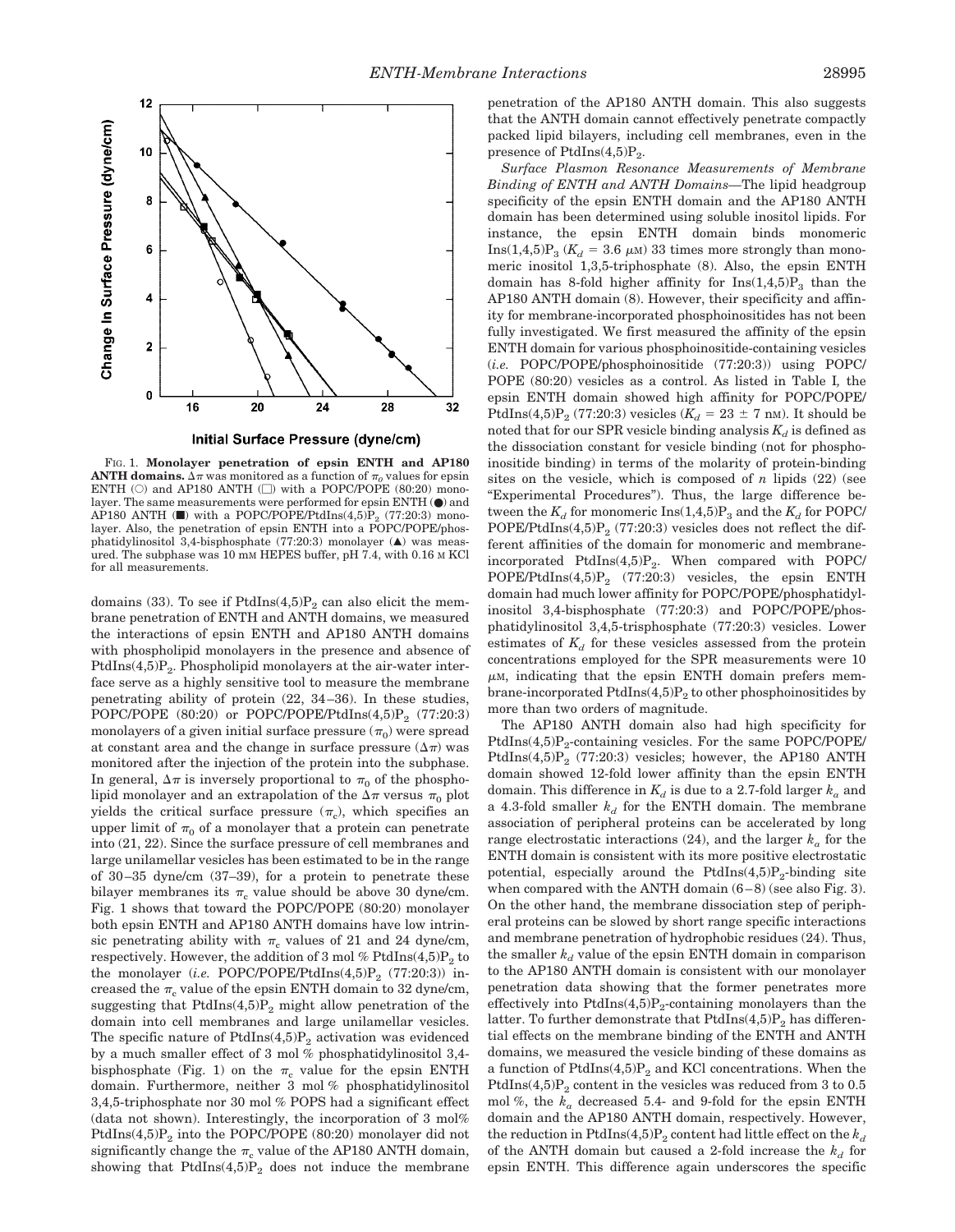*Binding parameters for epsin-ENTH, AP180-ANTH, and epsin ENTH mutants determined from SPR analysis* Values represent the mean and S.D. from three determinations. All measurements were performed in 10 mM HEPES, pH 7.4, containing 0.16 M KCl unless specified otherwise.

| Proteins                                                                              | $k_a$                       | $k_d$                          | $k_d$                          | Fold increase<br>in $K_d^a$ |
|---------------------------------------------------------------------------------------|-----------------------------|--------------------------------|--------------------------------|-----------------------------|
|                                                                                       | $M^{-1} s^{-1}$             | $s^{-1}$                       | $\overline{M}$                 |                             |
| POPC/POPE/PHdIns(4,5)P <sub>2</sub>                                                   |                             |                                |                                |                             |
| (77:20:3)                                                                             |                             |                                |                                |                             |
| <b>ENTH</b>                                                                           | $(1.3 \pm 0.3) \times 10^6$ | $(3.0 \pm 0.6) \times 10^{-2}$ | $(2.3 \pm 0.7) \times 10^{-8}$ | 1                           |
| ENTH L6Q                                                                              | $(4.3 \pm 0.5) \times 10^5$ | $(1.2 \pm 0.4) \times 10^{-1}$ | $(2.8 \pm 1.0) \times 10^{-7}$ | 12                          |
| ENTH M10Q                                                                             | $(2.4 \pm 0.3) \times 10^5$ | $(2.1 \pm 0.6) \times 10^{-1}$ | $(8.8 \pm 2.7) \times 10^{-7}$ | 38                          |
| ENTH R63L/H73L                                                                        | $NM^b$                      | NM                             | NM                             |                             |
| <b>ENTH R114A</b>                                                                     | $(2.2 \pm 0.5) \times 10^5$ | $(2.3 \pm 0.4) \times 10^{-2}$ | $(1.0 \pm 0.4) \times 10^{-7}$ | $\overline{4}$              |
| ANTH                                                                                  | $(4.8 \pm 0.6) \times 10^5$ | $(1.3 \pm 0.4) \times 10^{-1}$ | $(2.7 \pm 0.9) \times 10^{-7}$ | 12                          |
| POPC/POPE/PHdIns(4,5)P <sub>2</sub>                                                   |                             |                                |                                |                             |
| (79.5:20:0.5)                                                                         |                             |                                |                                |                             |
| <b>ENTH</b>                                                                           | $(2.4 \pm 0.5) \times 10^5$ | $(6.1 \pm 0.7) \times 10^{-2}$ | $(2.5 \pm 0.6) \times 10^{-7}$ | 11                          |
| <b>ANTH</b>                                                                           | $(5.3 \pm 0.7) \times 10^4$ | $(1.8 \pm 0.5) \times 10^{-1}$ | $(3.4 \pm 1.0) \times 10^{-6}$ | 148                         |
| POPC/POPE/PrdIns(4,5)P <sub>2</sub>                                                   |                             |                                |                                |                             |
| $(77:20:3)$ with 0.5 M KCl                                                            |                             |                                |                                |                             |
| <b>ENTH</b>                                                                           | $(2.9 \pm 0.5) \times 10^4$ | $(9.7 \pm 0.8) \times 10^{-3}$ | $(3.3 \pm 0.6) \times 10^{-7}$ | 14                          |
| ANTH                                                                                  | NM                          | NM                             | NM                             |                             |
| $\alpha$ Increase in K, relative to binding PODC/DODF/DtdIng(A.5) $(77.90.9)$ vegides |                             |                                |                                |                             |

*a* Increase in  $K_d$  relative to binding POPC/POPE/PtdIns(4,5)P<sub>2</sub> (77:20:3) vesicles. *b* Not measurable.

effect of PtdIns $(4,5)P_2$  on the membrane penetration of the ENTH domain. Increasing the ionic strength of medium (*i.e.* from 0.16 to 0.5 M KCl) slowed the adsorption of the ENTH domain to POPC/POPE/PtdIns(4,5) $P_2$  (77:20:3) vesicles by 45fold  $(i.e.$  smaller  $k_a$ ) but prolonged its membrane residence by 3-fold (*i.e.* smaller  $k_d$ ). In contrast, the binding of the AP180 ANTH domain to the same vesicles was not detectable in the presence of 0.5 M KCl, again indicating that the ANTH domain interacts mainly with the membrane surface by nonspecific electrostatic interactions. Together, these results indicate that while the membrane association of both the epsin ENTH domain and the AP180 ANTH domain is driven primarily by nonspecific electrostatic interactions, the membrane dissociation of the former is uniquely governed by hydrophobic forces, due to its  $PtdIns(4,5)P_2$ -induced membrane penetration.

*Mutational Analysis of the Epsin ENTH Domain—*To investigate the membrane penetration mechanism of the ENTH domain, we mutated the hydrophobic  $Leu<sup>6</sup>$  and  $Met<sup>10</sup>$  residues on helix 0 to glutamine and tested the effects on monolayer penetration. The L6Q and M10Q mutants bind the PtdIns $(4,5)P_2$  headgroup with nearly wild-type affinity, whereas liposome tubulation is abolished (8). As shown in Fig. 2, the L6Q and M10Q mutations greatly reduced the monolayer penetration of the epsin ENTH domain to the POPC/POPE/ PtdIns $(4,5)P_2$  (77:20:3) monolayer, indicating the importance of the hydrophobic residues on helix 0 in PtdIns $(4,5)P_2$ -induced membrane penetration. This reduction in penetration was PtdIns $(4,5)P_2$  specific, as these mutations did not greatly reduce the penetration into a POPC/POPE (80:20) monolayer (data not shown). In contrast, the mutation of Arg<sup>114</sup> to Ala had little effect on the monolayer penetration. Finally, a double-site mutation of  $PtdIns(4,5)P_{2}$ -binding residues  $(R63L/H73L)$ caused significantly reduced penetration to the POPC/POPE/ PtdIns $(4,5)P<sub>2</sub>$  (77:20:3) monolayer, supporting the notion that PtdIns $(4,5)P_2$  binding is prerequisite for the membrane penetration of helix 0. The reason this mutation did not have as a dramatic effect as the L6Q and M10Q mutations was likely to be due to intrinsically high monolayer penetration power of R63L/H73L caused by the introduction of two hydrophobic residues near the membrane binding surface. This notion is supported by the finding that R63L/H73L could penetrate the POPC/POPE (80:20) monolayer almost as effectively as the POPC/POPE/PtdIns $(4,5)P_2$  (77:20:3) monolayer (see Fig. 2).



FIG. 2. **Effects of mutations on the monolayer penetration of**

**epsin-ENTH.** Penetration of wild-type epsin ENTH  $(\bullet)$ , L6Q  $(\Box)$ ,  $\overline{M}$ 10Q ( $\blacksquare$ ), R63L/H73L ( $\blacktriangle$ ), and R114A ( $\nabla$ ) into a POPC/POPE/ PtdIns(4,5)P<sub>2</sub> (77:20:3) monolayer was monitored as a function of  $\pi_{0}$ . For R63L/H73L, the penetration was also measured with a POPC/ POPE (80:20) monolayer  $(\triangle)$ . The subphase was 10 mM HEPES buffer, pH 7.4, with 0.16 M KCl for all measurements.

We then measured the vesicle binding of these mutants by the SPR analysis. For POPC/POPE/PtdIns $(4,5)P<sub>2</sub>$  (77:20:3) vesicles, R63L/H73L showed extremely low affinity ( $K_d > 25 \mu$ <sub>M</sub>), underscoring the importance of  $PtdIns(4,5)P_2$  binding in the overall membrane affinity of the ENTH domain. It should be noted that although this mutant has the higher intrinsic monolayer penetrating ability (see above), it still cannot penetrate the PtdIns(4,5)P<sub>2</sub>–containing vesicles (*i.e.*  $\pi_c$  < 30 dyne/cm) and has a drastically reduced positive electrostatic potential, which may be important for initial electrostatic vesicle binding (see below). L6Q and M10Q had 12- and 38-fold lower affinity, respectively, than the wild type, primarily due to larger  $k_d$ values. The faster membrane dissociation of these mutants is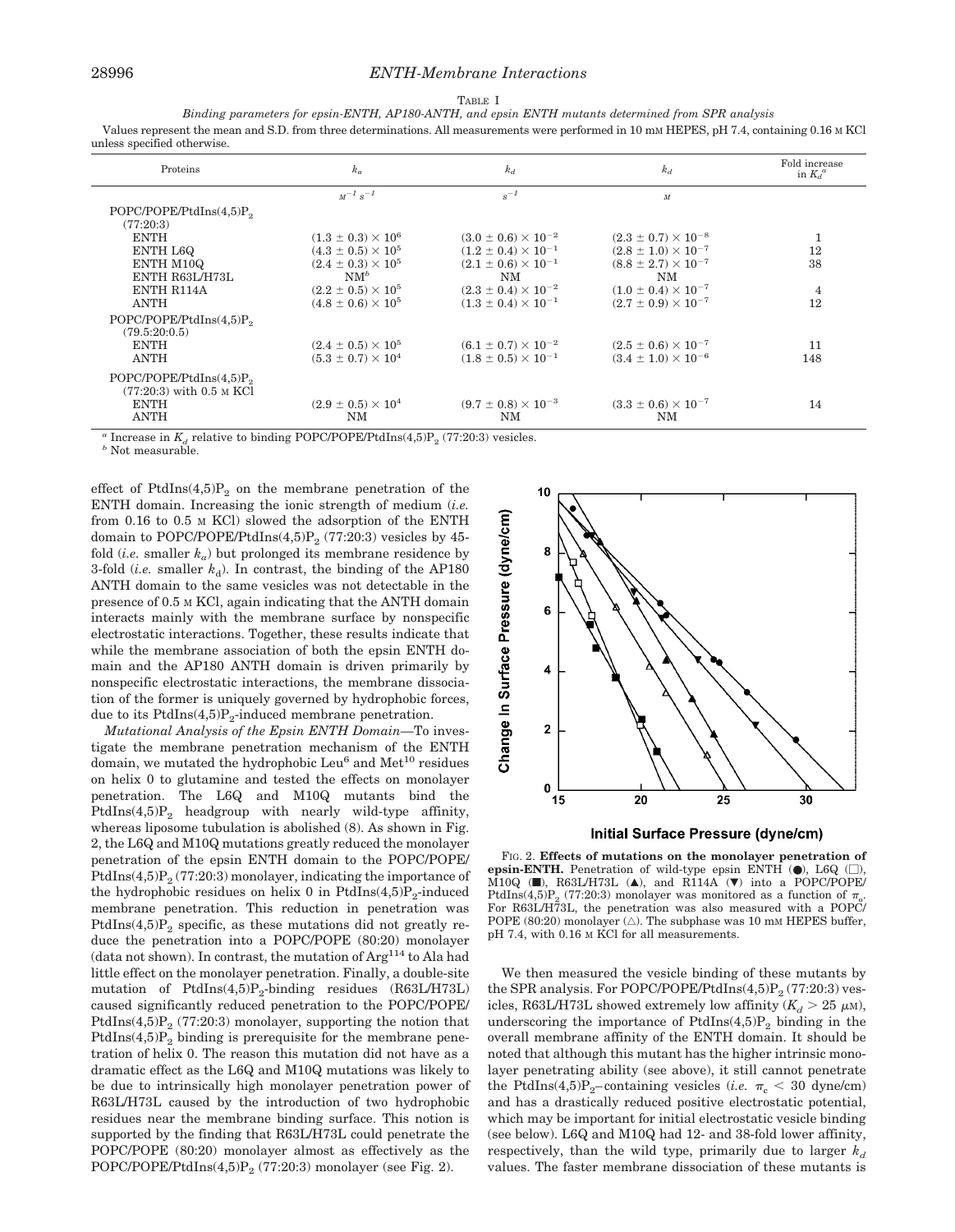

FIG. 3. **Effects of PtdIns(4,5)P<sub>2</sub> on the electrostatic potential of epsin ENTH and AP180-ANTH.** The electrostatic potentials for the ENTH and ANTH domain were calculated and visualized in the program GRASP by two-dimensional equipotentials contours in 0.1 M KCl. The *red* and *blue* contours represent  $-25$  mV and  $+25$  mV, respectively. *A*, ENTH (free structure) in the absence of  $\text{Ins}(1,4,5)P_3$ , *B*, ENTH  $(\text{Ins}(1,4,5)P_3\text{-induced structure})$  in the absence of  $\text{Ins}(1,4,5)P_3$ , *C*, ENTH  $(Ins(1,4,5)P_3$ -induced structure) in the presence of  $Ins(1,4,5)P_3$ , *D*, ANTH in the absence of  $Ins(1,4,5)P_3$ ,  $\overline{E}$ , ANTH in the presence of  $Ins(1,4,5)P_3$ . The coordinates were taken from the structures of free epsin ENTH (1INZ) (32),  $Ins(1,4,5)P_3$ -bound epsin ENTH (1H0A) (8), and CALM ANTH (1HFA) (7).

consistent with their less favorable hydrophobic interaction with the membrane. R114A had 4-fold lower  $K_d$ , due to a smaller  $k_a$ . Although this residue is not part of the  $PtdIns(4,5)P_2$ -binding site, it is on the same side of the putative membrane binding surface (see Fig. 4) and could contribute to nonspecific electrostatic interactions.

*Calculation of Electrostatic Potential—*To account for the differences in  $PtdIns(4,5)P_2$ -mediated membrane binding properties of the epsin ENTH domain and the AP180 ANTH domain, we calculated the electrostatic potential for these domains in the absence and presence of  $Ins(1,4,5)P_3$  that is a soluble analog of  $PtdIns(4,5)P_2$ . It was shown that  $PtdIns(4,5)P<sub>2</sub>$  binding causes a local conformation change of the ENTH domain involving the formation of helix 0 (8). However, it is not known as to which conformation the epsin ENTH domain would assume when it initially contacts the PtdIns $(4,5)P_2$ -containing membrane surface *(i.e.* a membranebound  $PtdIns(4,5)P_2$ -free conformation). Thus, the electrostatic potential of the ENTH domain in the absence of  $\text{Ins}(1,4,5)P_3$ was calculated for the structures both before and after the conformational change. As shown in Fig. 3, *A* and *B*, strong positive potentials were seen near the PtdIns $(4,5)P_2$ -binding pocket for both structures of  $Ins(1,4,5)P_3$ -free epsin ENTH, due to the presence of basic residues involved in PtdIns $(4,5)P_2$ binding (*i.e.* Arg<sup>8</sup>, Lys<sup>11</sup>, Arg<sup>25</sup>, Arg<sup>63</sup>, Lys<sup>69</sup>, and His<sup>73</sup>). These



FIG. 4. **Proposed membrane binding mechanisms for the ENTH and ANTH domains.** The ANTH domain (*A*) binds to PtdIns $(4,5)P_2$ -containing membranes primarily through electrostatic interactions with  $PtdIns(4,5)P_2$  acting as a bridge. Only minor changes in protein conformation and membrane structure are expected.  $Ins(1,4,5)P_3$  is shown in space filling representation and the side chains of PtdIns $(4,5)P_2$ -binding basic residues are shown in *aqua*. For the epsin ENTH domain (*B*), nonspecific electrostatic interactions initially bring the protein to the membrane surface, which induces the formation of helix 0 and the PtdIns $(4,5)P_2$ -binding pocket. The subsequent  $PtdIns(4,5)P<sub>2</sub>$  binding locks this conformation and concomitantly causes the hydrophobic residues in the helix to insert into the membrane. This membrane insertion elongates the membrane residence time of the protein and triggers the membrane deformation.  $Ins(1,4,5)P_3$  is shown in space filling representation. The side chains of basic residues and hydrophobic residues are shown in *aqua* and *red*, respectively. The coordinates are taken from the x-ray structures of CALM ANTH (7) and epsin ENTH domain (8).

positive potentials may initially contribute to recruiting the domain to the anionic membrane surface through nonspecific electrostatic attraction, which subsequently leads to productive PtdIns $(4,5)P_2$  binding. Notice that the high positive potential of the induced structure (Fig. 3*B*) also surrounds the hydrophobic residues (*i.e.* Leu<sup>6</sup> and  $Met^{10}$ ) of helix 0, which is expected to produce an energy barrier against the penetration of these residues into the low dielectric membrane interface. This is because the desolvation that is prerequisite for their membrane penetration would disrupt favorable interactions between water molecules and charged and polar groups on both the protein and the membrane. Interestingly, the positive potential of the epsin ENTH domain is dramatically reduced when  $PtdIns(4,5)P_2$  binds to the domain (Fig. 3*C*). This suggests that  $PtdIns(4,5)P_2$  may serve as an electrostatic switch to decrease the highly positive potential surrounding the hydrophobic residues on helix 0, thereby facilitating their membrane penetration. Thus, it would seem that for the ENTH domain PtdIns $(4,5)P_2$  plays a dual role of inducing a conformation change and switching the electrostatic potential.

Electrostatic potentials calculations of the ANTH domain are also consistent with our monolayer and SPR data. As shown in Fig. 3*D*, the ANTH domain has a lower positive electrostatic potential than the ENTH domain in the absence of PtdIns(4,5) $P_2$  (Fig. 3*B*), which is consistent with its smaller  $k_a$ . The docking of PtdIns $(4,5)P_2$  to the ANTH domain leads to a charge neutralization (Fig. 3*E*), but unlike the ENTH domain, the ANTH domain lacks hydrophobic residues on the membrane binding surface that would productively interact with the membrane. As a result, the electrostatic switch by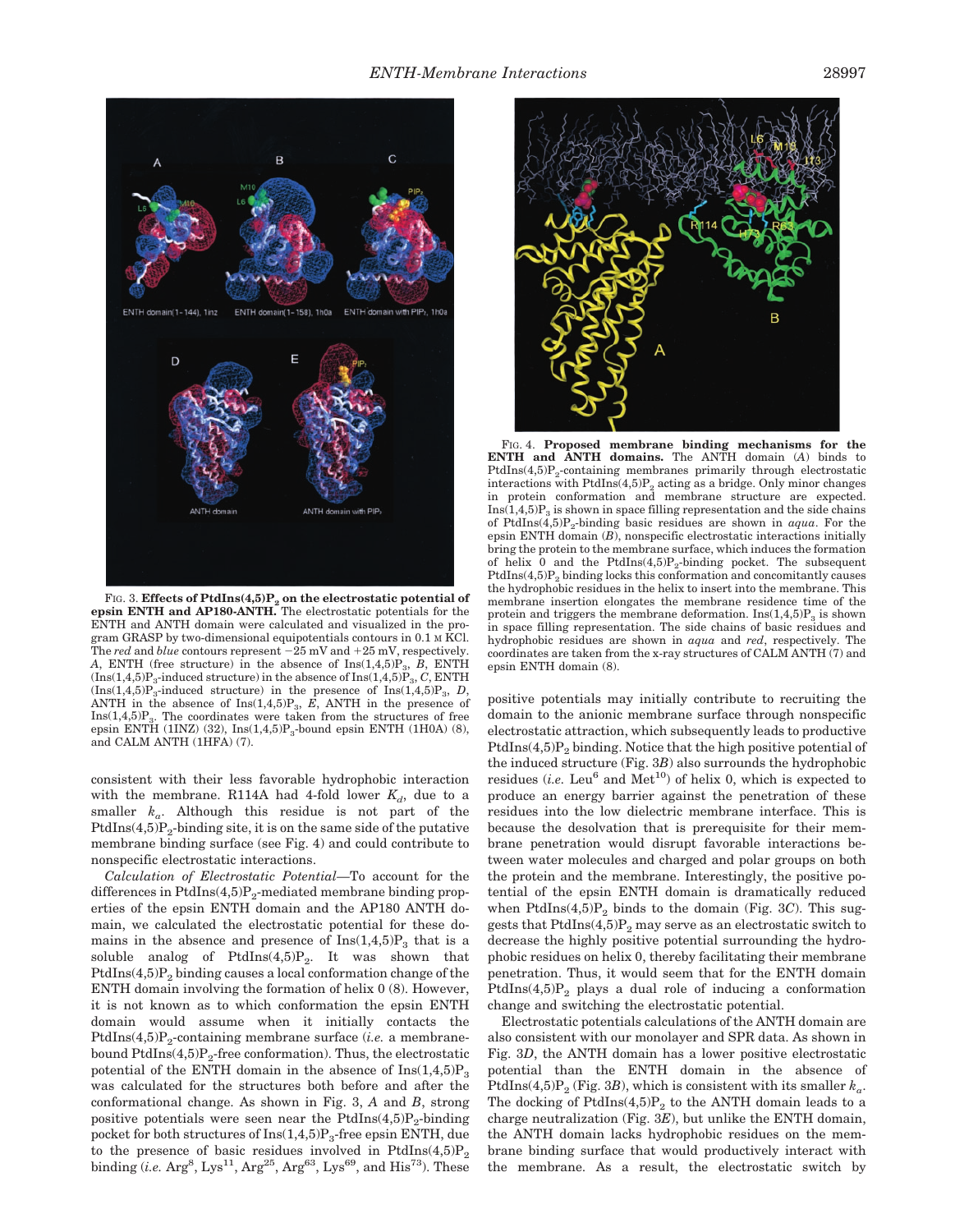PtdIns $(4,5)P_2$  has no functional consequences for the ANTH domain. Taken together, our electrostatic calculations supported the notion that  $PtdIns(4,5)P_2$  plays differential roles in the membrane binding of ENTH and ANTH domains.

#### **DISCUSSION**

Clathrin-mediated endocytosis involves a number of accessory proteins that control vesicle budding through proteinprotein and lipid-protein interactions (40). Although it was long thought that clathrin is sufficient to drive membrane budding, recent evidence has established that the membrane bending requires concerted action of these accessory proteins (41). Among these proteins, epsin (8), dynamin (42), amphiphysin (43), and endophilin (44) have been shown to be able to cause liposome tubulation independently *in vitro*. However, questions remain as to whether all these proteins are directly involved in vesicle budding *in vivo* and how they initiate the vesicle budding. The present study provides some mechanistic insight into how epsin initiates the membrane curvature through lipid-protein interactions.

A recent study showed that the ENTH domain of epsin was as effective as the full-length protein in causing liposome tubulation, while neither AP180 nor its ANTH domain could induce the liposome tubulation independently (8). A main structural difference between the ENTH domain and the ANTH domain lies in the ligand-binding site (8). The ANTH domain does not have a well defined  $PtdIns(4,5)P_2$ -binding pocket and instead uses surface exposed basic residues to coordinate the ligand. The ENTH domain also lacks a well defined ligand-binding pocket; however, for this domain the formation of the pocket is triggered by  $PtdIns(4,5)P_2$  binding. The same conformational change also aligns the hydrophobic residues, Leu<sup>6</sup>, Met<sup>10</sup>, and Ile<sup>13</sup>, toward the membrane surface. These structural differences between the two domains are translated into their distinct membrane binding properties. Our monolayer measurements clearly show that the ENTH domain can penetrate the PtdIns $(4,5)P_2$ -containing monolayer much more efficiently than the ANTH domain. Most significant, PtdIns $(4,5)P_2$  specifically triggers the penetration of the ENTH domain, but not the ANTH domain, into the monolayer whose surface packing density recapitulates those of cell membranes and large unilamellar vesicles. Neither other phosphoinositides nor phosphatidylserine can replace the effect of PtdIns $(4,5)P_2$  on the ENTH domain. This is similar to specific membrane penetration of FYVE domains and the PX domain of p40*phox* induced by phosphatidylinositol 3-phosphate (26, 33). Monolayer penetration properties of the ENTH domain mutants also verify the notion that hydrophobic residues on the same face of induced helix 0 are responsible for the membrane penetration of the ENTH domain.

Our SPR measurements and electrostatic potential calculations provide further insight into the differential PtdIns-  $(4,5)P_2$ dependent membrane binding mechanisms of these two domains. The epsin ENTH domain binds the same PtdIns-  $(4.5)P<sub>2</sub>$ -containing vesicles with 12-fold greater affinity than the AP180 ANTH domain, due to faster association and slower dissociation. The faster membrane association of the epsin ENTH domain can be accounted for by its more positive electrostatic potential on its putative membrane binding surface, due to basic residues in the  $PtdIns(4,5)P_2$ -binding pocket and  $Arg<sup>114</sup>$  (see Fig. 3). The slower dissociation of epsin ENTH is consistent with the higher degree of monolayer penetration by its hydrophobic residues, including  $Leu<sup>6</sup>$  and  $Met<sup>10</sup>$ . The 12and 38-fold reductions in affinity by L6Q and M10Q mutations, respectively, indicate that membrane penetration of these residues contributes significantly to overall membrane binding of the ENTH domain.

Variation of the PtdIns $(4,5)P_2$  concentration and the ionic strength of the medium also underscores the different roles PtdIns $(4,5)P_2$  play in membrane binding of the two domains. In the case of the ENTH domain, PtdIns(4,5) $P_2$  enhances  $k_a$  via electrostatic protein-PtdIns $(4,5)P_2$  interactions, whereas it lowers  $k_d$  by inducing membrane penetration of the hydrophobic residues, and thereby allowing hydrophobic interactions. For the ANTH domain, on the other hand,  $PtdIns(4,5)P_2$  would seem to simply function as a bridge between the domain and the membrane, as suggested for the role of calcium in the membrane binding of annexins (45). This is due to the presence of pre-aligned basic residues and the absence of hydrophobic residues on the PtdIns $(4,5)P_2$  binding surface.

Based on these data, we propose differential membrane binding mechanisms for the two domains (see Fig. 4). The epsin ENTH domain initially binds to  $PtdIns(4,5)P_2$ -containing anionic membranes by nonspecific electrostatic interactions. The nature of membrane-bound  $PtdIns(4,5)P_2$ -free conformation is not known at present. However, it would be reasonable to assume that the initial membrane contact induces, at least partially, the formation of the helix 0 and hence the PtdIns $(4,5)P_2$ -binding pocket, since the induction of amphipathic helices at the water-membrane interface has been well documented (46–48). The subsequent  $PtdIns(4,5)P_2$  binding would then lock this induced conformation, as shown in the crystal structure of the epsin ENTH-Ins $(1,4,5)P_3$  complex (8), concomitantly inducing the hydrophobic residues in the helix to insert into the membrane by the electrostatic switch mechanism. This membrane insertion elongates the membrane residence time of the protein and triggers the membrane deformation. For the ANTH domain, membrane-protein binding takes place primarily through electrostatic interactions with  $PtdIns(4,5)P<sub>2</sub> acting as a bridge. Only minor changes in protein$ conformation and membrane structure are expected.

Multiple steps of complex protein-protein and protein-lipid interactions are involved in the vesicle budding. Our results strongly suggest that the PtdIns $(4,5)P_2$ -triggered membrane penetration of the ENTH domain is a critical step in the epsininduced membrane curvature. This notion is supported by much reduced monolayer penetration of L6Q and M10Q mutants that have lost the liposome tubulation activity of the wild type epsin ENTH domain. The penetration of the ENTH domain into the PtdIns $(4,5)P_2$ -rich region of the plasma membrane would cause the positive membrane curvature, which has been suggested to be essential for membrane budding (49). Intriguingly, there are many peripheral proteins, including phosphoinositide-specific FYVE domains and PX domains, which penetrate lipid monolayers as well as or more effectively than the epsin ENTH domain without inducing liposome tubulation. Perhaps the insertion of a relatively rigid  $\alpha$ -helix distorts the membrane enough to cause curvature, while insertion of a less ordered loop may be insufficient. Further mechanistic studies on the membrane-ENTH domain interactions would reveal the molecular basis of this special activity of the epsin ENTH domain.

### REFERENCES

- 1. Marsh, M., and McMahon, H. T. (1999) *Science* **285,** 215–220
- 2. Schmid, S. L. (1997) *Annu. Rev. Biochem.* **66,** 511–548
- 3. Brodsky, F. M., Chen, C. Y., Knuehl, C., Towler, M. C., and Wakeham, D. E. (2001) *Annu. Rev. Cell Dev. Biol.* **17,** 517–568
- 4. Hinshaw, J. E. (2000) *Annu. Rev. Cell Dev. Biol.* **16,** 483–519
- 5. Cremona, O., and De Camilli, P. (2001) *J. Cell Sci.* **114,** 1041–1052
- 6. Itoh, T., Koshiba, S., Kigawa, T., Kikuchi, A., Yokoyama, S., and Takenawa, T. (2001) *Science* **291,** 1047–1051
- 7. Ford, M. G., Pearse, B. M., Higgins, M. K., Vallis, Y., Owen, D. J., Gibson, A., Hopkins, C. R., Evans, P. R., and McMahon, H. T. (2001) *Science* **291,** 1051–1055
- 8. Ford, M. G., Mills, I. G., Peter, B. J., Vallis, Y., Praefcke, G. J., Evans, P. R., and McMahon, H. T. (2002) *Nature* **419,** 361–366
- 9. Itoh, T., and Takenawa, T. (2002) *Cell Signal.* **14,** 733–743